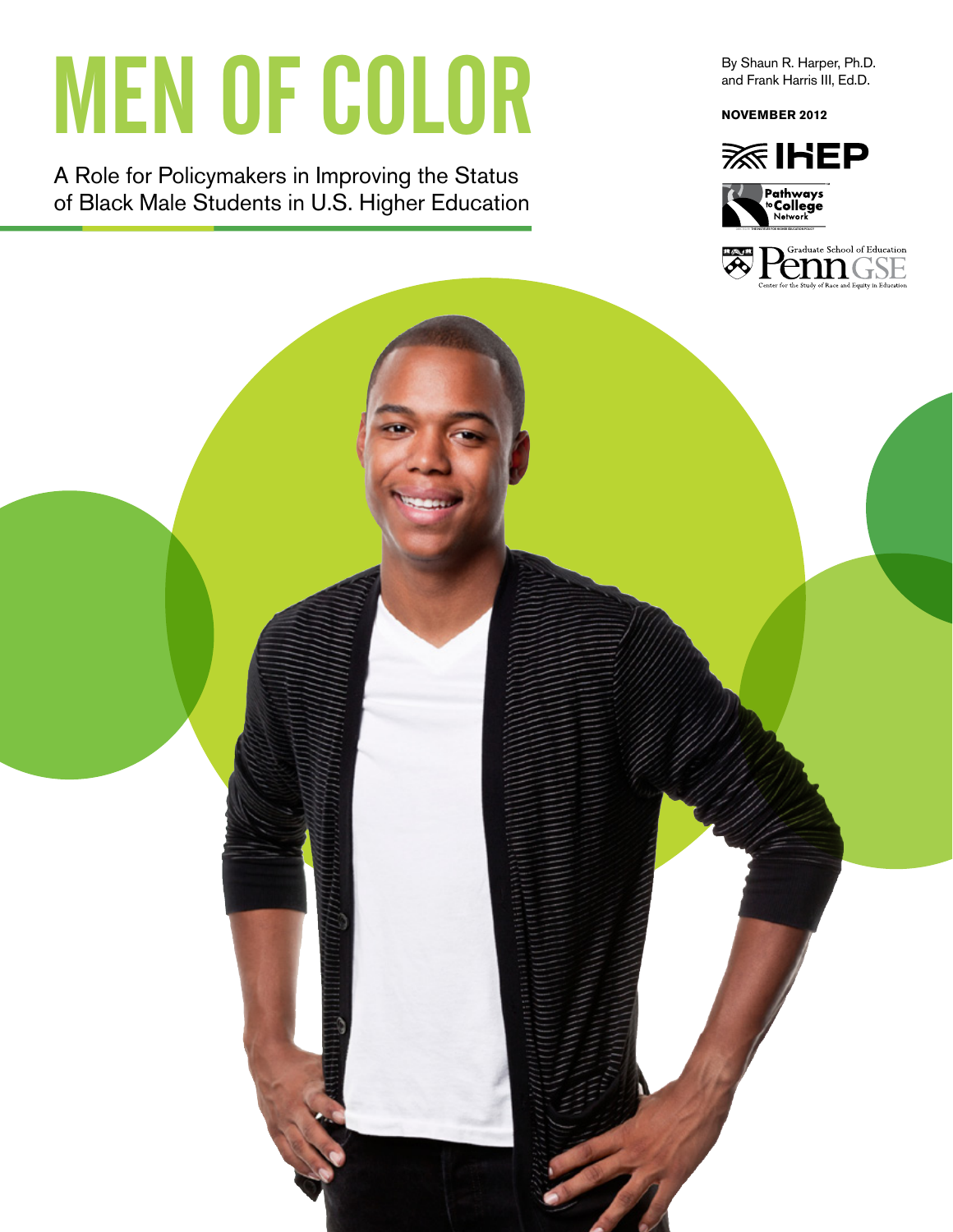### TABLE OF CONTENTS

- **01** Executive Summary
- **02** Introduction
- **03** The Condition of Black Male Collegians
- **07** What Institutions are Doing to Improve Black Male Student Success
- **11** Suggested Policy Interventions
- **15** Conclusion

#### **ACKNOWLEDGMENTS**

#### **ABOUT THE AUTHORS**

Study of Race and Equity in Education.

serves as co–director of the Minority Male Community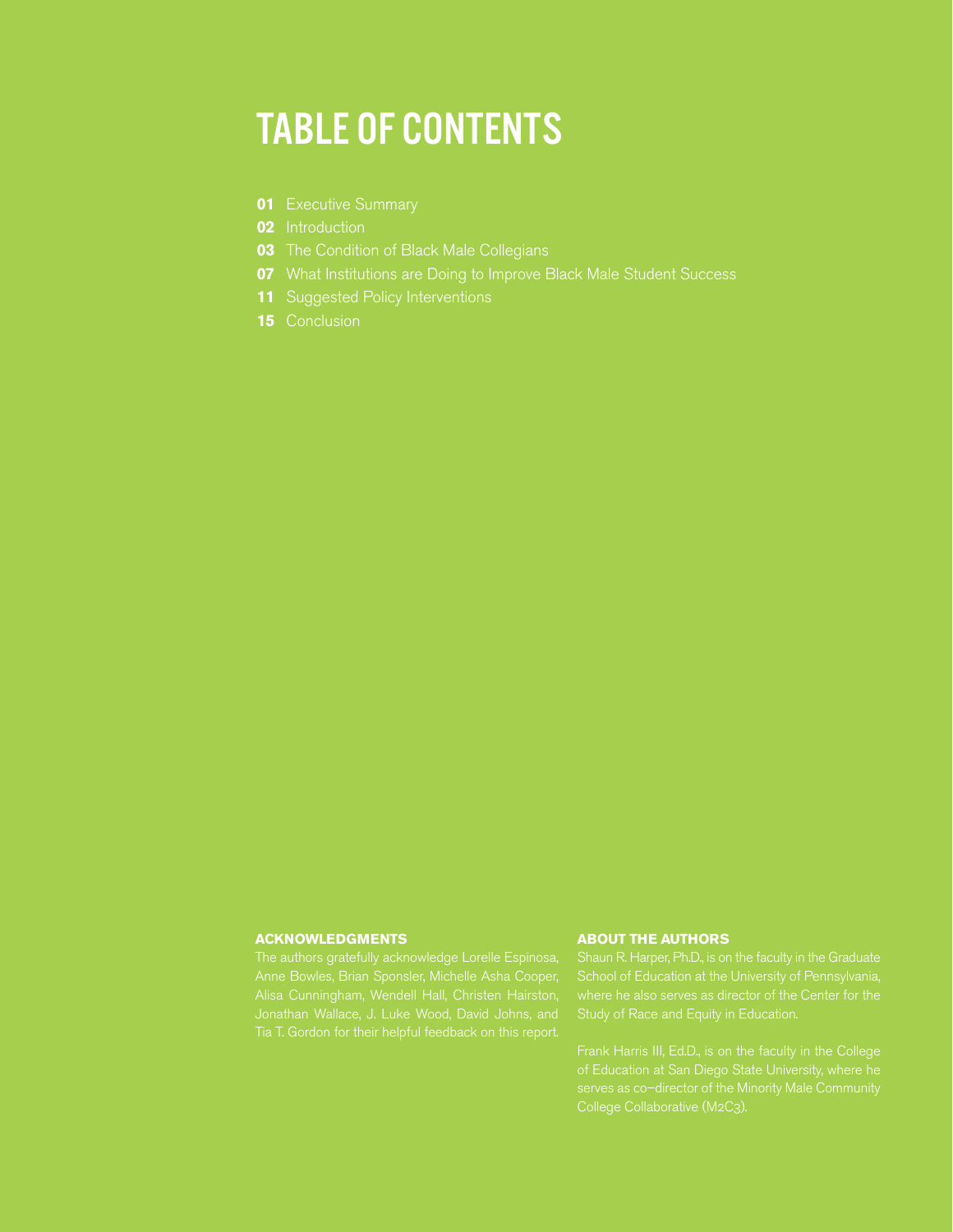### **EXECUTIVE SUMMARY**



Over the past several years, a wide variety of groups-from foundations to think tanks to national leaders-have collectively advanced an aggressive agenda focused on improving college completion and increasing postsecondary degree attainment rates among Americans. Yet goals articulated by these and other stakeholders are unlikely to be realized in the absence of a greater policy emphasis on supporting students from populations with the highest college dropout rates.

One widely recognized example is Black men: Twothirds of Black undergraduate men who start at public colleges and universities do not graduate within six years, which is the lowest college completion rate among both sexes and all racial groups in U.S. higher education. Researchers in the past decade have called attention to these high attrition rates and other troubling trends concerning Black male collegians. In an effort to combat these trends, educators and administrators at all levels have employed numerous strategies to improve Black men's pathways to and through postsecondary education. Several philanthropic organizations have generously funded some of these efforts; in addition, the Congressional Black Caucus Foundation, the United Negro College Fund, the College Board, and numerous other groups have sponsored convenings in an effort to elevate the conversation on issues facing this population. But missing from this multidimensional landscape of

important initiatives is a complementary policy agenda that aims to improve Black men's college readiness, postsecondary educational outcomes, and degree attainment rates.

Given the systemic nature of racial achievement and opportunity gaps in education and their disproportionate impact on Black men, postsecondary institutions alone cannot close them. Participation from multiple stakeholder groups is necessary. This report calls for greater involvement by federal and state policymakers, high school counselors, the National Collegiate Athletic Association (NCAA, the policymaking organization for intercollegiate athletics), community-based organizations, and other groups in ongoing efforts to improve the status of Black undergraduate men. In support of this goal, this report presents policy-relevant data from the U.S. Department of Education, U.S. Department of Justice, NCAA Federal Graduation Rates Database, and other sources to paint a statistical portrait of Black male students in postsecondary contexts. Also included is a summary of selected efforts on college campuses across the country that illustrate some of the promising practices that can make a difference for Black men. Nonetheless, it is clear that well-intentioned institutional activities on their own will not substantively improve the condition of Black male collegians. Thus, the report concludes with suggestions for policymakers and other stakeholders. The current imperative to increase our nation's competitiveness in the global economy is linked to the attention and resources that policymakers devote to citizens for whom college completion rates are persistently lowest, thus Black men must be a high priority.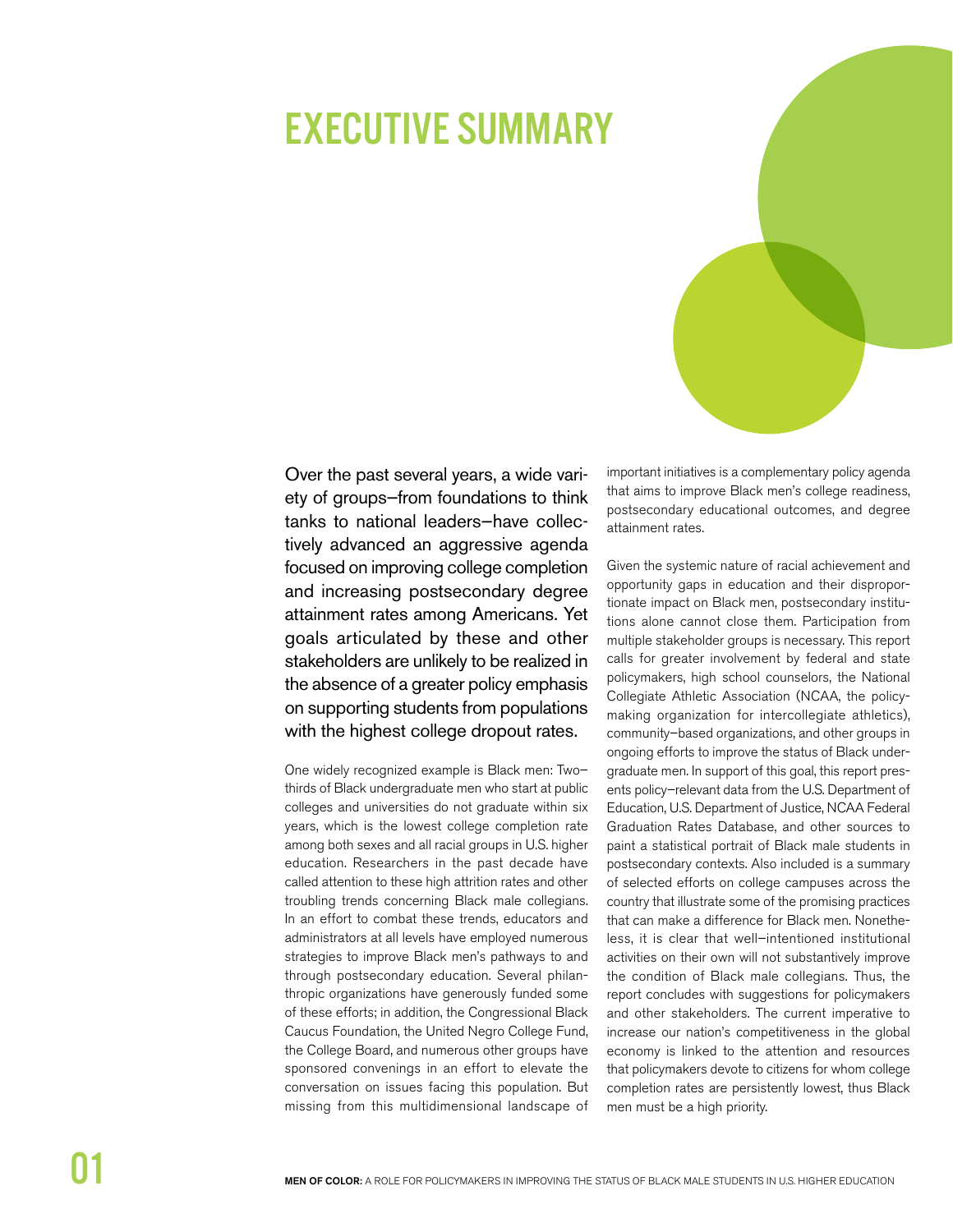### **INTRODUCTION**

A recent book, College Men and Masculinities: Theory, Research and Implications for Practice, points out many alarming trends and statistics about undergraduate men in a range of postsecondary institutional contexts.<sup>1</sup> As the authors note, it is common to see news headlines such as "The Boy Crisis: At Every Level of Education, They're Falling Behind" (Newsweek, January 2006) and "The New Gender Divide: At Colleges, Women Are Leaving Men in the Dust" (New York Times, July 2006).

Across all levels of education, young men's comparatively lower levels of educational achievement and attainment, as well as problematic behavioral trends (e.g., sexual assault, binge drinking, property destruction, suicides, campus shootings), have garnered attention from journalists, educators, school administrators, parents, and others. Conversations have included male undergraduates from a range of racial backgrounds. However, disproportionate emphasis has been placed on Black undergraduate men, a population that is repeatedly characterized as one of the most underrepresented, stereotyped, disengaged, and lowest performing students on college and university campuses.<sup>2</sup>

In the past decade, several books and research reports, as well as more than 60 peer-reviewed academic journal articles, have been written about Black male collegians.<sup>3</sup> The challenges these young men face on college campuses have been a recurring topic of discussion at annual education conferences and meetings sponsored by philanthropic foundations. Furthermore, they have been subjects of featured stories on CNN as well as The Chronicle of Higher Education, Inside Higher Ed, and other news sources. Despite the attention that has been devoted to their current condition in U.S. higher education, only recently have Black men emerged as a serious focus among federal and state policymakers. This report argues that they should be a center of attention.

#### The purpose of this report is threefold:

- 1. To provide a summary of policy-relevant trends and issues concerning Black male college students;
- 2. To offer a snapshot of current initiatives that aim to address the problematic condition of college success for Black undergraduate men; and
- 3. To propose a role for policymakers at all levelsinstitutional, federal, and state-as well as other relevant groups such as the National Collegiate Athletic Association (NCAA), and influential organizations such as foundations, community-based organizations, and higher education associations in improving Black men's educational outcomes and postsecondary degree attainment rates.

Two key positions undergird this report. First, aggressive and intentional efforts to improve college access, success, and degree attainment among Black men contribute to the economic viability of our nation. Increasing the number of Black male students who complete postsecondary education is necessary to realize the goal of reestablishing the United States as the leader in the number of college-educated adults. Second, social programs and compensatory initiatives currently offered by U.S. colleges and universities are insufficient to improve postsecondary degree attainment and educational outcomes among Black men. A complementary policy response is urgently needed.

Unfortunately, policymakers have not been at the forefront of conversations and important efforts focused on improving Black men's college outcomes and increasing their postsecondary degree attainment rates. Given the pervasiveness of this problem, more advocacy and action among policymakers and other governing bodies are crucial steps in moving forward the completion agenda.

<sup>1</sup> S. R. Harper and F. Harris III, College Men and Masculinities: Theory, Research and Implications for Practice (San Francisco: Jossey-Bass, 2010)

<sup>2</sup> S. R. Harper, Black Male Student Success in Higher Education: A Report from the National Black Male College Achievement Study (Philadelphia: University of Pennsylvania, Center for the Study of Race and Equity in Education, 2012). Available online: http://www.gse.upenn.edu/equity/content/center-publications.

<sup>3</sup> S. R. Harper, Bibliography on Black Undergraduate Men: Books, Reports, and Peer-Reviewed Journal Articles (Philadelphia: University of Pennsylvania Center for the Study of Race and Equity in Education, 2012). Available online: www.http://works.bepress.com/sharper/45.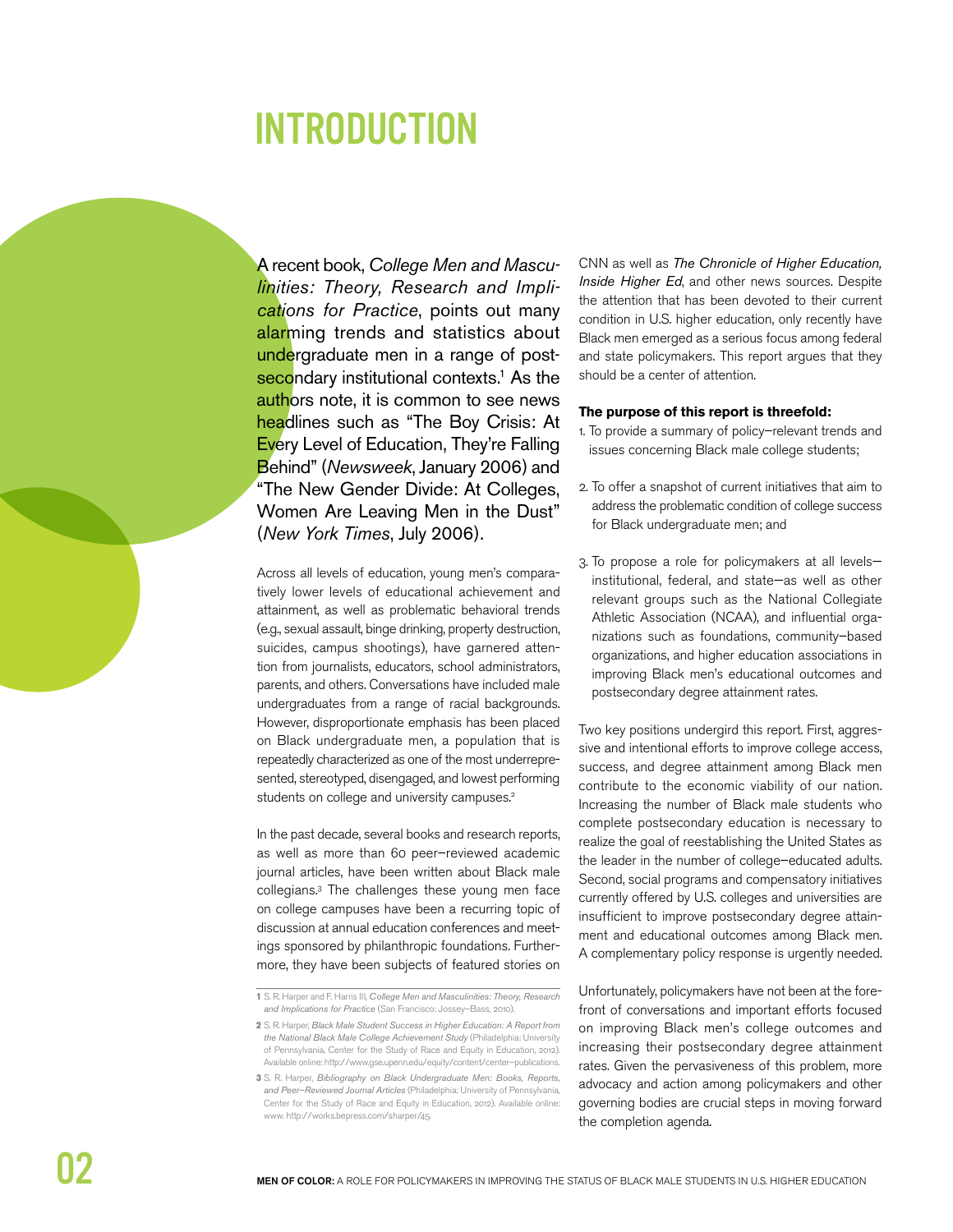### **THE CONDITION OF BLACK MALE COLLEGIANS**

Much has been written about Black males in P-12 schools; their educational histories and challenges have been a topic of discussion for more than a decade.<sup>4</sup> Many Black undergraduate men bring with them to college educational histories that are often blemished by low expectations for their success in school and society, insufficient exposure to Black male teachers, and culturally unresponsive curricula and teaching methods.

Their same-race male peers are also overrepresented among students who are unfairly disciplined and expelled from school, heavily concentrated in the lowest academic tracks, and misdiagnosed for placement into special education programs.<sup>5</sup> High school is a critical pathway to postsecondary educa-

4 J. F. L. Jackson and J. L. Moore III, "The African American Male Crisis in Education: A Popular Media Infatuation or Needed Public Policy Response?" American Behavioral Scientist 51, no. 7 (2008), 847-853.

5 D. E. Thomas and H. C. Stevenson, "Gender Risks and Education: The Particular Classroom Challenges for Urban Low-income African American Boys," Review of Research in Education 33 (2009), 160-180; I. A. Toldson, "Breaking Barriers: Plotting the Path to Academic Success for School-age African-American Males" (Washington, DC: Congressional Black Caucus Foundation, 2008).

tion, yet Black male students have the lowest high school graduation rates in most states. In 2008, 47 percent of Black male students graduated from high school on time with their entering cohorts, compared with 78 percent of their White male peers.<sup>6</sup> If Black males continue to face these and other challenges in their P-12 schooling contexts, fewer of them will be likely to enroll in college. Nonetheless, this report focuses squarely on Black undergraduate men in postsecondary education.

National, state, and specific athletic conference data highlight the troubled status of Black male students on college and university campuses. These trends do not necessarily represent the worst-case scenarios, but they do convey the urgency of the problem:

**. Low Postsecondary Enrollments:** The persistent underrepresentation of Black men is a problem in postsecondary education. Like men from other racial groups, Black male students' college enrollments increased between 1980 and 2010 (see FIGURE 1). Despite incremental gains over this 30-year period, the proportion of men of color to White male students across all degree levels remains disparate.

6 Schott Foundation for Public Education, Yes We Can: The Schott 50 State Report on Public Education and Black Males (Cambridge, MA: Author, 2010).

#### **FIGURE 1**

#### Growth in College Enrollments, All Degree Levels, 1980-2010



Note: Fall enrollment in degree-granting institutions.

Source: U.S. Department of Education. Digest of Education Statistics, 2011. Washington, DC: National Center for Education Statistics, 2010.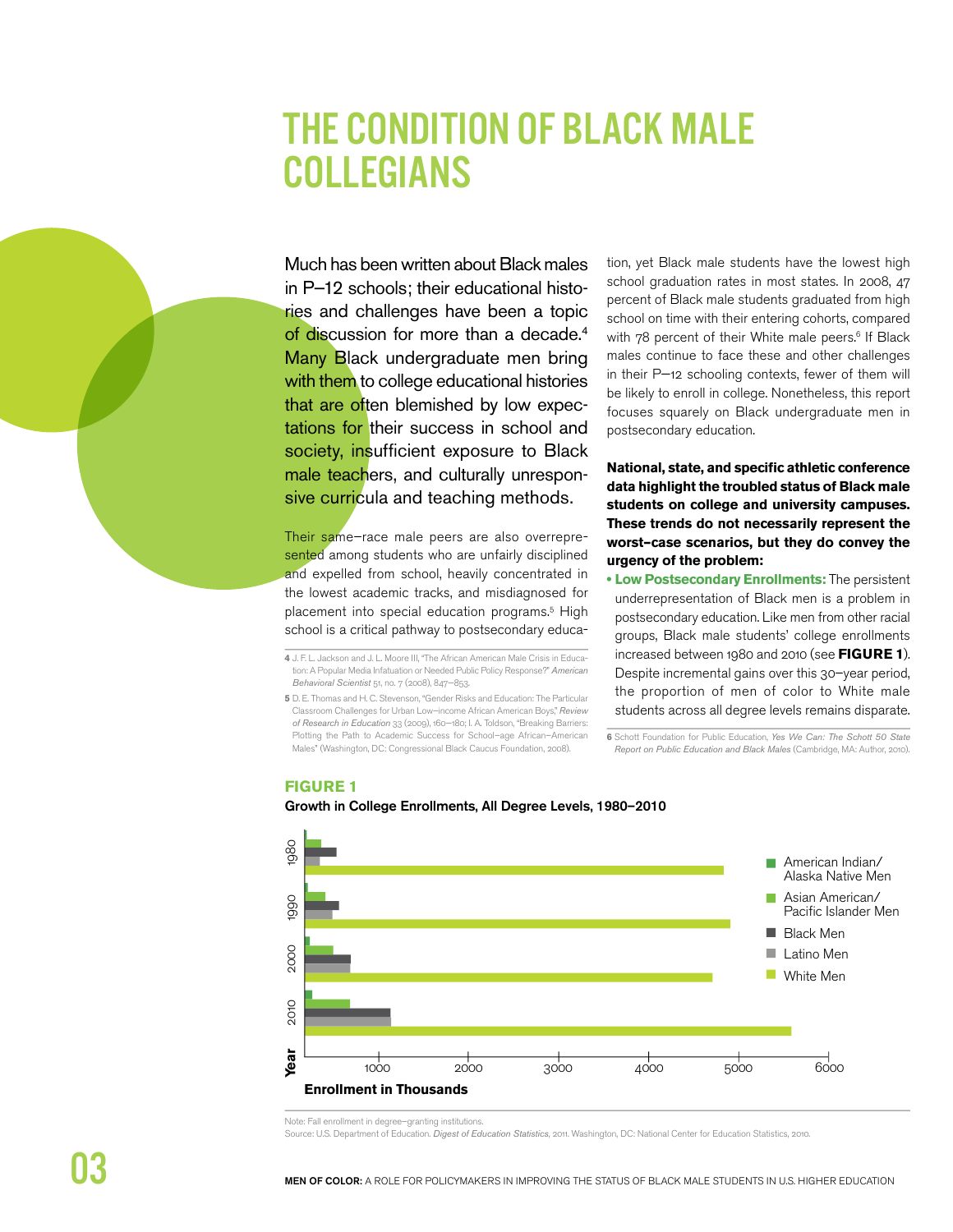#### **TABLE 1**

Average Six-Year Graduation Rates at Public Universities in Michigan, Cohort Years 2001-04

| <b>Institution</b>                   | <b>Black Men %</b> | <b>Students Overall %</b> | <b>Difference</b> |
|--------------------------------------|--------------------|---------------------------|-------------------|
| Central Michigan University          | 43.4               | 573                       | $-13.9$           |
| Eastern Michigan University          | 20.7               | 38.5                      | $-17.9$           |
| Ferris State University              | 17.0               | 39.7                      | $-22.7$           |
| <b>Grand Valley State University</b> | 45.1               | 55.2                      | $-10.1$           |
| Lake Superior State University       | 50.0               | 36.4                      | 13.6              |
| Michigan State University            | 53.0               | 75.2                      | $-22.2$           |
| Michigan Technological University    | 51.7               | 63.7                      | $-12$             |
| Northern Michigan University         | 25.2               | 47.0                      | $-21.8$           |
| Oakland University                   | 20.8               | 43.2                      | $-22.4$           |
| Saginaw Valley State University      | 13.0               | 36.3                      | $-23.3$           |
| University of Michigan-Ann Arbor     | 66.4               | 88.1                      | $-21.8$           |
| University of Michigan-Dearborn      | 30.0               | 51.2                      | $-21.2$           |
| University of Michigan-Flint         | 25.9               | 37.8                      | $-11.9$           |
| Wayne State University               | 6.4                | 33.4                      | $-27$             |
| Western Michigan University          | 36.3               | 54.2                      | $-18$             |

Source: U.S. Department of Education, Integrated Postsecondary Education Data System. Average based on students who started in 2001, 2002, 2003 or 2004.

- **Low College Completion Rates:** In four cohorts of Black male undergraduates at public four–year colleges and universities, 33 percent earned bachelor's degrees within six years at the institutions where they started, compared with 48 percent of students overall. For example, **TABLE 1** includes data for public universities in Michigan, where Black men completed baccalaureate degree programs, on average, at a rate nearly 17 percentage points lower than students overall.<sup>8</sup> Completion gaps between Black men and the overall student population are similar at public institutions across the United States, and are of increasing concern for institutions interested in pursuing a diverse study body.
- **Sex Gaps in Degree Attainment: Across all** racial groups and each postsecondary degree level (from associate's through doctoral), women earn more degrees than men as a proportion of the total. But as shown in **FIGURE 2**, the cumulative gender gap in degree attainment is widest

among Black students, with women outnumbering their male counterparts by more than two to one. Although many factors play into these differences, they reinforce the need to focus on Black men and the resources that may be needed to attract and retain these students.

**• Overrepresentation in Revenue-Generating College Sports:** In 2009, Black men accounted for less than 4 percent of full–time undergraduates at public colleges and universities,9 but were 55 percent of football and basketball team members at public Division I institutions, the NCAA's highest and most financially profitable competition level.10 **TABLE 2** illustrates Black men's overrepresentation in revenue– generating sports in the Southeastern Conference. These and similar disparities raise questions and concerns about the extent to which Black men are exploited for athletic purposes, the millions of dollars that are generated by the NCAA and its member institutions, and how those dollars are put to use.

**<sup>8</sup>** S. R. Harper, Black Male Students in Public Higher Education: A 50–state Report Card (Washington, DC: Congressional Black Caucus Foundation, 2012). Federal and other analyses frequently use six–year graduation rates; some students may graduate after this period.

**<sup>9</sup>** Harper, Black Male Students in Public Higher Education, 2012.

**<sup>10</sup>** S. R. Harper, C. D. Williams, and H. W. Blackman, Black Male Student–Athletes and Racial Inequities in NCAA Division I Revenue–Generating College Sports (Philadelphia: University of Pennsylvania, Center for the Study of Race and Equity in Education, forthcoming).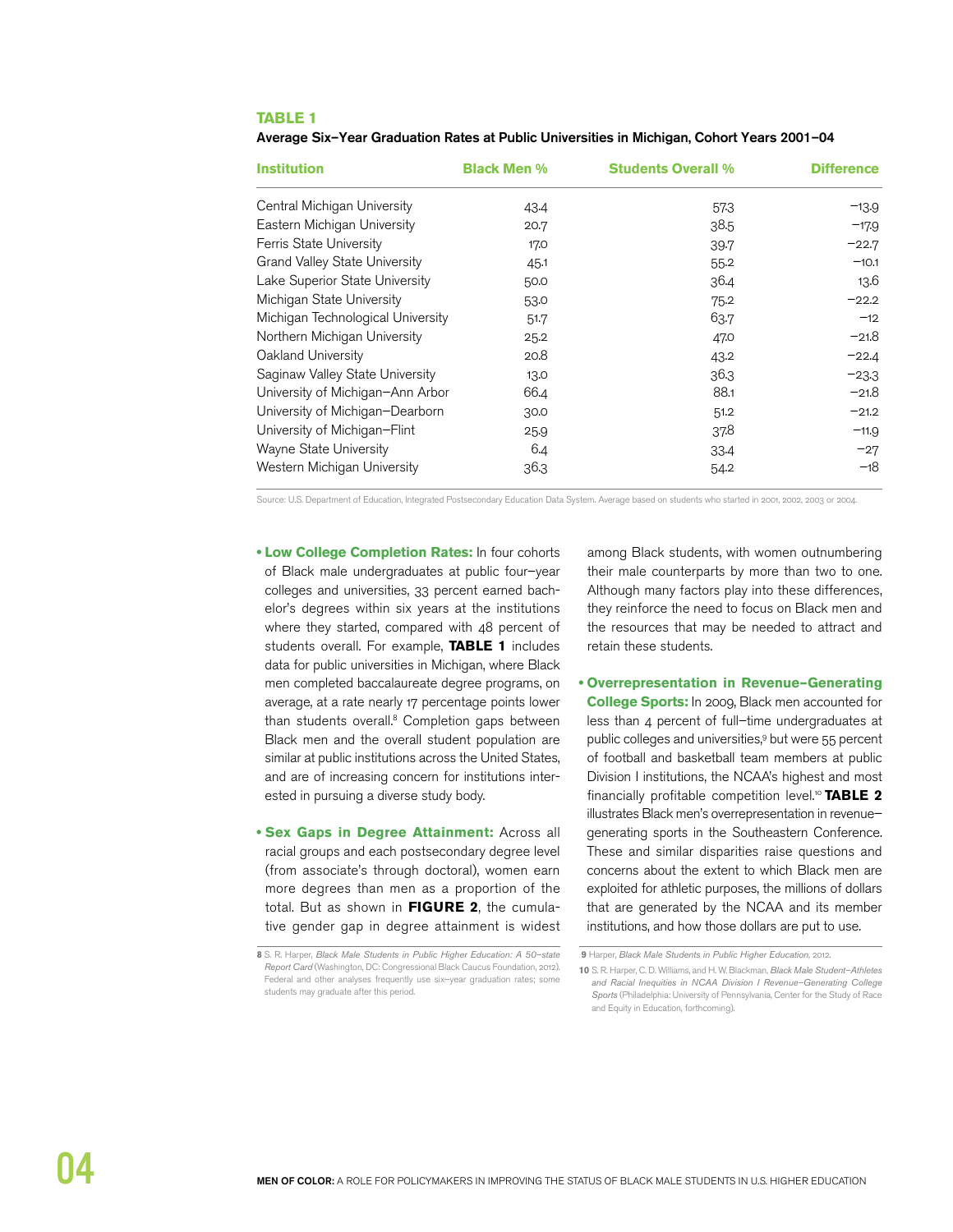### **FIGURE 2**

Sex Differences in Postsecondary Degree Attainment, All Levels, 2009



#### **TABLE 2**

#### Black Men's Overrepresentation in Revenue-Generating Sports, Southeastern Conference 2010

| <b>Institution</b>           | <b>Percentage of</b><br><b>Undergraduates</b> | <b>Percentage of Football/</b><br><b>Basketball Teams</b> | <b>Difference</b> |
|------------------------------|-----------------------------------------------|-----------------------------------------------------------|-------------------|
| University of Alabama        | 4.5                                           | 69.4                                                      | $-64.9$           |
| Auburn University            | 3.4                                           | 68                                                        | $-64.6$           |
| University of Arkansas       | 2.4                                           | 61.2                                                      | $-58.8$           |
| University of Florida        | 3.7                                           | 64.6                                                      | $-60.9$           |
| University of Georgia        | 2.2                                           | 72.4                                                      | $-70.2$           |
| University of Kentucky       | 3.2                                           | 673                                                       | $-64.1$           |
| Louisiana State University   | 3.5                                           | 69.4                                                      | $-65.9$           |
| Mississippi State University | 8.8                                           | 81.6                                                      | $-72.8$           |
| University of Mississippi    | 5.3                                           | 72.6                                                      | $-673$            |
| University of South Carolina | 4.1                                           | 65.3                                                      | $-61.2$           |
| University of Tennessee      | 3.4                                           | 62.5                                                      | $-59.1$           |
| Vanderbilt University        | 3.1                                           | 39.5                                                      | -36.4             |

Sources: U.S. Department of Education Integrated Postsecondary Education Data System and NCAA Federal Graduation Rates Database.

**• Inequities in Student-Athlete Graduation** Rates: Across four graduating cohorts (2002-05), 46 percent of Black male student–athletes earned bachelor's degrees from public Division I institutions within six years, compared with 59 percent of student-athletes overall.<sup>11</sup> TABLE 3 highlights gaps

in six–year graduation rates across four cohorts of student–athletes at colleges and universities in the Big Ten athletic conference. These differences suggest that more resources are needed to support Black men who participate in college sports.

**<sup>11</sup>** Harper, Williams, and Blackman, Black Male Student–Athletes and Racial Inequities in NCAA Division I Revenue–Generating College Sports, forthcoming.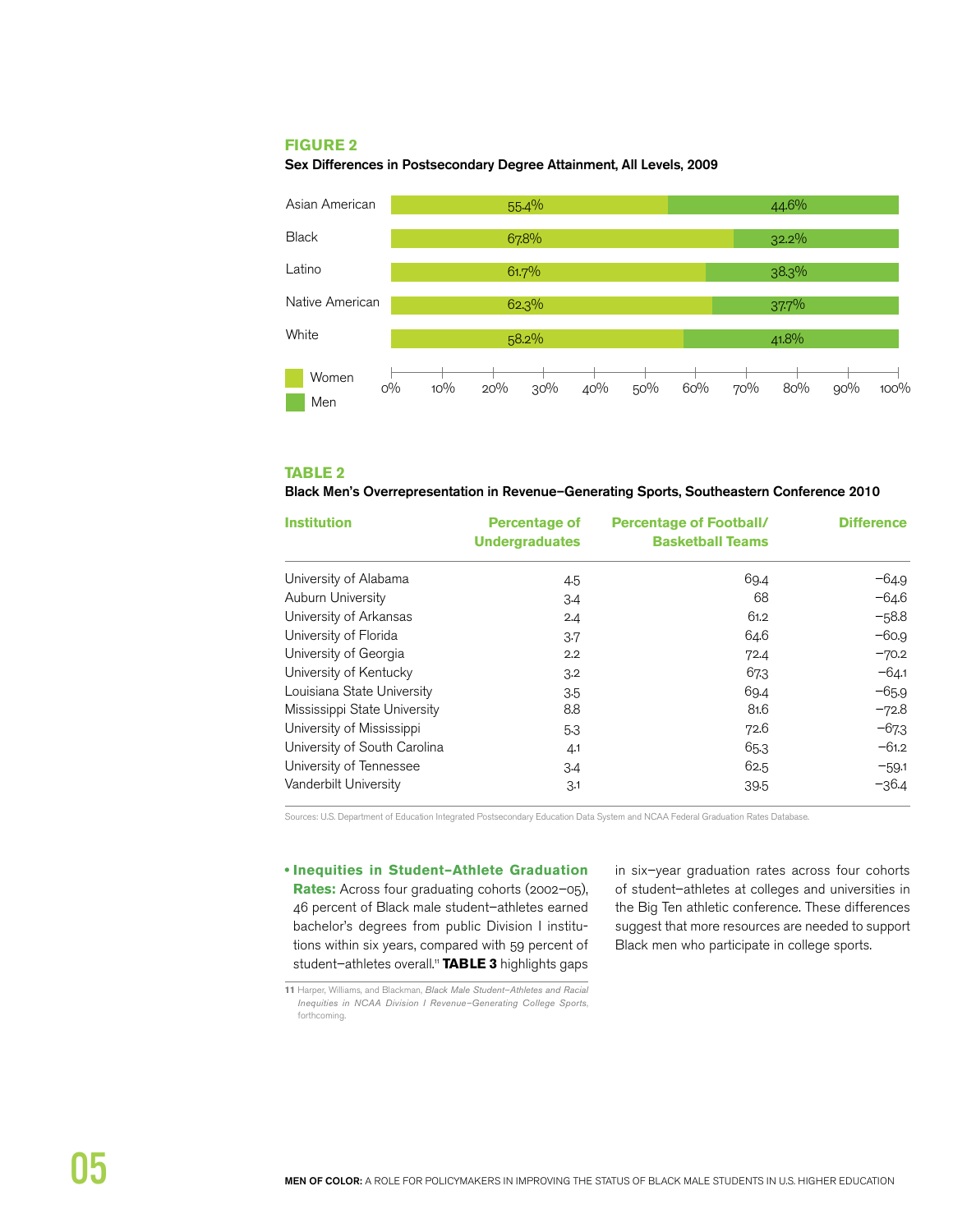#### **TABLE 3**

Student-Athlete Six-Year Graduation Rate Inequities, Big Ten Conference 2010

| <b>Institution</b>            | <b>Percentage of Black</b><br><b>Male Student-Athletes</b> | <b>Overall Percentage</b><br>of Student-Athletes | <b>Difference</b> |
|-------------------------------|------------------------------------------------------------|--------------------------------------------------|-------------------|
| University of Illinois        | 50                                                         | 69                                               | $-19$             |
| Indiana University            | 34                                                         | 63                                               | $-29$             |
| Purdue University             | 31                                                         | 66                                               | $-35$             |
| Michigan State University     | 37                                                         | 65                                               | $-28$             |
| University of Michigan        | 52                                                         | 75                                               | $-23$             |
| University of Minnesota       | 39                                                         | 64                                               | $-25$             |
| University of Missouri        | 48                                                         | 62                                               | $-14$             |
| University of Nebraska        | 51                                                         | 53                                               | $-2$              |
| Northwestern University       | 83                                                         | 88                                               | $-5$              |
| The Ohio State University     | 43                                                         | 68                                               | $-25$             |
| Pennsylvania State University | 77                                                         | 82                                               | $-5$              |
| University of Wisconsin       | 52                                                         | 68                                               | $-16$             |

Source: NCAA Federal Graduation Rates Database.

These trends are particularly policy–relevant, as they pertain to college opportunity, degree attainment, and racial inequities. In addition to these trends, scholars have also called attention to Black undergraduate men's underpreparedness for college-level work;<sup>12</sup> comparatively lower rates of engagement inside and outside the classroom;<sup>13</sup> troubled masculinities and gender identity conflicts;<sup>14</sup> professors' low expectations of them in college classrooms;<sup>15</sup> frequent encounters with racism and racial stereotyping;<sup>16</sup>

- 13 Community College Survey of Student Engagement, *Engaging Students*, Challenging the Odds: 2005 Findings (Austin: University of Texas, 2005); M. J. Cuyjet, "African American Men on College Campuses: Their Needs and Their Perceptions," Helping African American Men Succeed in College, edited by M. J. Cuyjet (New Directions for Student Services 80) (San Francisco: Jossey– Bass, 1997), 5—16; S. R. Harper, R. M. Carini, B. K. Bridges, and J. Hayek, "Gender Differences in Student Engagement Among African American Undergraduates at Historically Black Colleges and Universities," Journal of College Student Development 45, no. 3 (2004), 271—284.
- **14** F. Harris III, R. T. Palmer, and L. E. Struve, "'Cool Posing' on Campus: A Qualitative Study of Masculinities and Gender Expression Among Black Men at a Private Research Institution," Journal of Negro Education 80, no. 1 (2011), 47-62.
- **15** F. A. Bonner II, and K. W. Bailey, "Enhancing the Academic Climate for African American Men," African American Men in College, edited by M. J. Cuyjet (San Francisco: Jossey–Bass, 2006), 24—46; S. L. Fries–Britt, "Identifying and Supporting Gifted African American Men," Helping African American Men Succeed in College New Directions for Student Services no. 80, 65—7. (New York: Jossey-Bass, 1997).
- **16** Harper, Black Male Student Success in Higher Education, 2012; W. A. Smith, W. R. Allen, and L. L. Danley, "Assume the Position… You Fit the Description: Psychosocial Experiences and Racial Battle Fatigue Among African American Male College Students," American Behavioral Scientist 51, no. 4 (2007), 551—578.

how they are negatively affected by the conservative ethos of Historically Black Colleges and Universities (HBCUs);17 and their insufficient sense of belonging on predominantly White campuses.<sup>18</sup>

In response to these problems, campus leaders and others have made a multitude of efforts to improve the status of Black male students in higher education. The next section of this report presents examples of these efforts. The range of recent institutional activities can be easily characterized as expansive. However, the lessons of these efforts do not necessarily reach a broader audience, including policymakers. Even though institutional efforts in and of themselves have been insufficient to eradicate participation and achievement gaps among Black men in postsecondary education, it is instructive to look at how some institutions are facing these issues and what promising practices might be applicable in a broader context.

**17** S. R. Harper and M. Gasman, "Consequences of Conservatism: Black Male Students and the Politics of Historically Black Colleges and Universities," Journal of Negro Education 77, no. 4 (2009), 336-351.

**18** T. L. Strayhorn, "Fittin' In: Do Diverse Interactions With Peers Affect Sense of Belonging for Black Men at Predominantly White Institutions?" NASPA Journal 45, no. 4 (2008), 501—527.

**<sup>12</sup>** R. T. Palmer, R. J. Davis, and A. A. Hilton, "Exploring Challenges That Threaten to Impede the Academic Success of Academically Underprepared Black Males at an HBCU," Journal of College Student Development 50, no. 4 (2009), 429—445.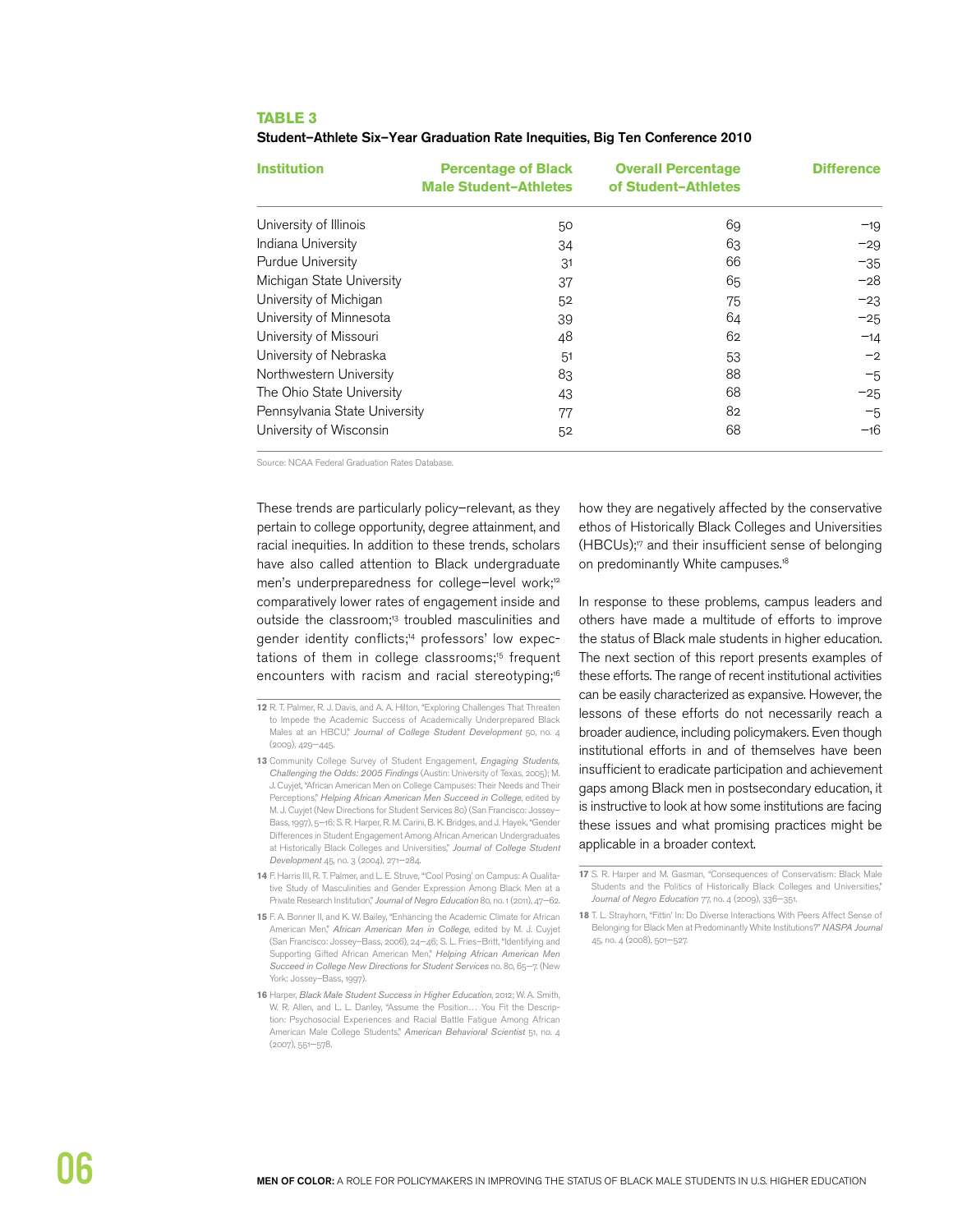### **WHAT INSTITUTIONS ARE DOING TO IMPROVE BLACK MALE STUDENT SUCCESS**

This section presents clusters of initiatives on campuses across the country and in two public university systems. The aim is not to highlight them as exemplars or "best practices," but to showcase myriad ways that educators, administrators, and others are working to improve **Black** male student success and degree attainment rates. These initiatives are among the most widely known and well established. In addition, they are representative of the scope of efforts that have been enacted nationally, ranging from single-institution initiatives to those that span multiple postsecondary education systems, and from daylong summits to multiyear programs. Key components and common elements of these efforts are described below.

#### **Student Organizations**

At the individual level, student organizations are common on many campuses and can be an affirming, supportive way to help Black men navigate the process of earning a degree and provide them with a readymade peer group. For example, Harvard Black Men's Forum is a campus organization founded and led by students. Its purpose is to provide a venue for conversations on topics of cultural significance, including race, gender, and academic experiences at Harvard, as well as world politics. The organization also participates in campus activities and community service projects. Student-led Black men's groups are also hosted at the University of Pennsylvania, the University of Michigan, Arizona State University, Cornell University, and elsewhere. The University of Southern California,

Dillard University, Rutgers University, and several other institutions have collegiate chapters of the 100 Black Men of America. Students in groups such as these often advise each other on navigating the campus, responding productively to racism and racial stereotypes, and utilizing important institutional resources.<sup>19</sup>

Founded in 1990 on the campus of Georgia Southwestern State University, the Student African American Brotherhood (SAAB) has expanded to 25 community colleges and 205 four-year institutions (as well as 26 middle schools and high schools) across the nation. Although SAAB chapters vary by campus, each is united by the organization's core principles of accountability, proactive leadership, self-discipline, and intellectual development. The SAAB model also emphasizes academic success, unity, and a collective commitment to community service. The organization has a national headquarters that offers support and guidance to chapters and individual members. SAAB also hosts an annual national conference.

#### **Bringing Together Stakeholders**

Some institutions have convened internal and external stakeholders to consider the theme of Black male success. For example, the University of Akron annually hosts a Black Male Summit that brings together educators, administrators, students, and community members from across Ohio and neighboring states. The Summit includes high-profile keynote speakers and workshops with customized tracks, one for students and another for professionals and citizens who are concerned about student success. The University of Florida, University of North Carolina Chapel Hill, the University of Illinois at Chicago, Princeton University, and University of California Irvine have hosted similar one- to two-day events in the past four years.

19 Harper, Black Male Student Success in Higher Education, 2012.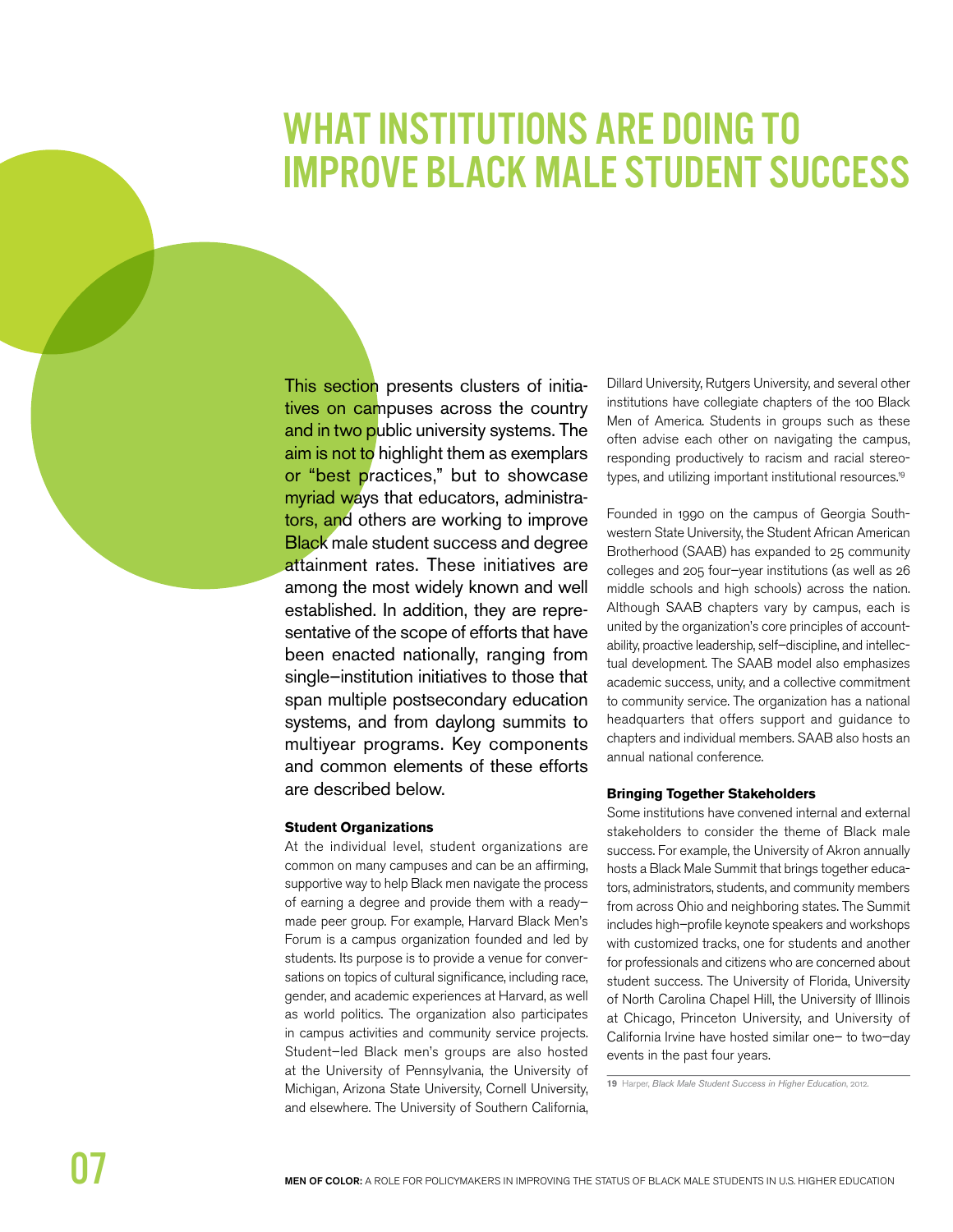#### **Campus Initiatives**

Many campuses have also convened stakeholders as part of a broader initiative that includes longer–term activities. Multidimensional initiatives to support Black male students have been implemented at Philander Smith College, the University of California, Los Angeles, Indiana University–Purdue University Indianapolis, Morehouse College, St. Louis Community College, Gallaudet University, and the University of Maryland– College Park. Activities on these campuses range from social programming to mentoring and academic support. These initiatives include a mix of programs targeted at Black male students throughout the school year. Two goals that resonate across these programs are to provide social support to make campuses more welcoming and affirming for Black men, and to share knowledge and resources needed to navigate college campuses and access campus supports.

These types of initiatives can also go beyond current undergraduate enrollment to prepare Black men for graduate school or beyond. For example, in 2009 the Graduate School of Education at the University of Pennsylvania introduced an initiative to nurture and support Black undergraduate men's educational aspirations beyond the baccalaureate. The Grad Prep Academy annually invites applications from college juniors across the country who articulate career and intellectual interests that are related to the field of education. Ten Academy Scholars are selected each year. Their experience includes a four–day visit to the University of Pennsylvania campus, as well as a free three–month Kaplan course to prepare for the Graduate Record Exam. Additionally, each Academy participant is paired with a doctoral student in education who mentors him through the graduate school application process, offers feedback on essays and other application materials, and advises his selection of doctoral programs.

#### **Centers and Institutes**

Some institutions have decided to integrate their efforts within a formal structure on campus. For example, the Todd A. Bell National Resource Center on the African American Male (Bell Center) at the Ohio State University and the Center for Male Engagement (CME) at the Community College of Philadelphia are offices staffed by full–time professionals. Their efforts range from outreach to Black male high school students to analyses and reporting on institutional data on trends in Black male student outcomes. Situated within a major research university, the Bell Center also conducts studies to inform social and public policy on the educational and life outcomes of Black men. Given its location in an urban community college, CME offers a summer program that helps prepare Black male Philadelphia residents for college.

Another example is the UCLA Black Male Institute (BMI), which is directed by a tenured professor who brings together more than 20 undergraduates and graduate students to conduct practical, useful research and interventions that aim to improve the educational and social status of Black male students across all levels of education. BMI also engages educational leaders, community members, and policymakers, as well as expert scholars at and beyond UCLA. More than 500 middle and high school students have come to UCLA to participate in BMI workshops on preparing for college, and hundreds of educators and community members have attended BMI's annual Black Male Think Tank conference.

#### **Credit–Bearing Courses**

Another way of formalizing a focus on Black men is to create credit–bearing courses with culturally sensitive curricula targeted toward helping Black men adjust to campus life and learning. For example, Wake Forest University, the University of Southern California, UCLA, and the University of Pennsylvania offer courses designed to facilitate learning, critical reflection, and dialogue about the status and experiences of Black undergraduate men. These courses, which are taught by faculty members and campus administrators, involve guest lectures, readings, and assignments (e.g., papers, presentations, journaling). A key activity of these courses is acquainting Black male students with institutional resources that help ensure successful transitions, engagement, academic success, and persistence toward degree attainment.

#### **State/System-Level Initiatives**

Given the wide range of initiatives on individual campuses, it is often crucial to bring these efforts to the state or system level in order to be most effective and reach as many Black men as possible. The University System of Georgia (USG) African-American Male Initiative is a coordinated systemwide effort that aims to improve Black male student enrollments, persistence, and degree attainment rates in the state's public community colleges and four–year institutions. A variety of campus–based programming, services, and outreach efforts that target Black male students at critical junctures along their educational pathways have been implemented at 25 USG institutions over the past decade. The City University of New York's (CUNY) Black Male Initiative is the coordinating body for the system's efforts to improve the representa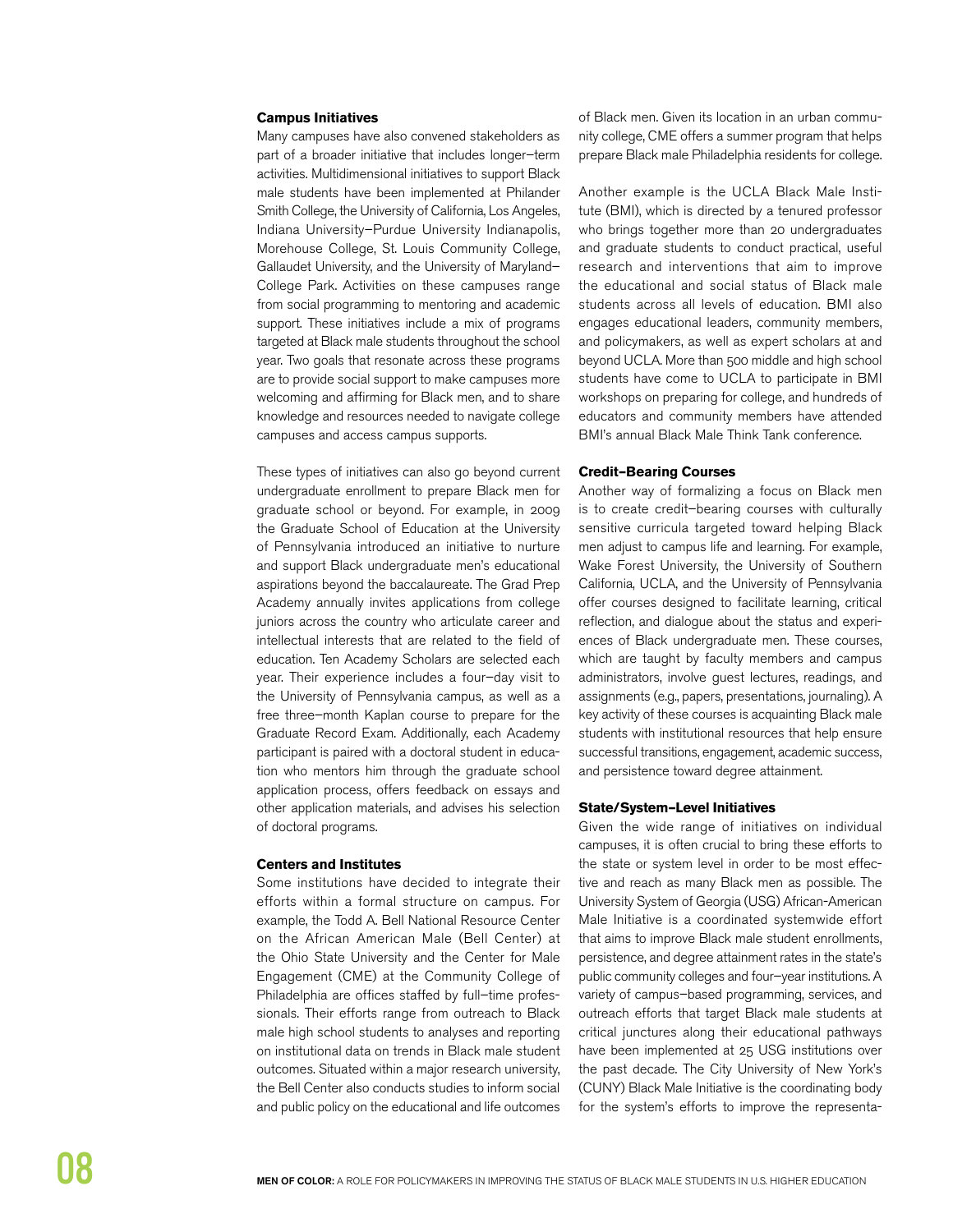tion and success of Black men in postsecondary education. Faculty and administrators across CUNY campuses have implemented and currently oversee student development, academic enrichment, and mentoring programs. In addition to supporting and coordinating campus–based efforts, the initiative annually hosts a distinguished speaker series and conferences that bring together students, educators, and national experts.

#### **Consortia and Collaboratives**

Another type of collaboration can happen across institutions or systems, sometimes in different states. Two of these initiatives unite multiple institutions to share effective educational practices, solutions for barriers to institutional change, and professional expertise. Both are governed by eight standards that Harper and Kuykendall developed to enhance the effectiveness of Black male campus initiatives (see **FIGURE 3**).20

**20** S. R. Harper and J. A. Kuykendall, "Institutional Efforts to Improve Black Male Student Achievement: A Standards–based Approach," Change 44, no. 2 (2012), 23—29.

### **FIGURE 3**

#### Eight Standards for Black Male Campus Initiatives

|                | Inequities are transparent and data are used to guide institutional activities.                                                                                                             |
|----------------|---------------------------------------------------------------------------------------------------------------------------------------------------------------------------------------------|
| $\overline{2}$ | Black undergraduate men are meaningfully engaged as collaborators and viewed as experts in<br>designing, implementing, and assessing campus initiatives.                                    |
| 3              | Actions are guided by a written strategy document that is collaboratively developed by various<br>institutional stakeholders, ranging from undergraduate students to the college president. |
| 4              | Learning, academic achievement, student development, and improved degree attainment rates<br>are prioritized over social programming.                                                       |
| 5              | Initiatives are grounded in published research on college men and masculinities in general and<br>on Black male undergraduates in particular.                                               |
| 6              | Efforts are enhanced by insights from Black male student achievers.                                                                                                                         |
| 7              | Institutional agents engage in honest conversations about racism and its harmful effects on<br>Black male student outcomes.                                                                 |
| 8              | At every level, institutional agents are held accountable for improving Black male student reten-<br>tion, academic success, engagement, and graduation rates.                              |

Source: S. R. Harper and J. A. Kuykendall. "Institutional Efforts to Improve Black Male Student Achievement: A Standards-based Approach," Change 44, no. 2 (2012): 23-29.

• The Arkansas African American Male Initiative (AAMI) is a statewide consortium of 17 community colleges and four–year institutions (see **TABLE 4**) that convenes students and professionals for an annual conference, engages stakeholders in sharing resources and knowledge throughout the year, and requires annual reports that demonstrate how each AAMI member institution's activities align with the eight standards.21 One member institution, the Univer-

sity of Arkansas at Little Rock (UALR), has a full–time coordinator and part–time staff members, centralized mentoring and student support resources, and a first–year experience course for the target population. The UALR chancellor, vice chancellor for educational and student services, and multiple faculty and staff members have been meaningfully involved in AAMI planning, sustainability, and assessment activities.

**21** The consortium is largely funded by a grant from the Winthrop Rockefeller Foundation.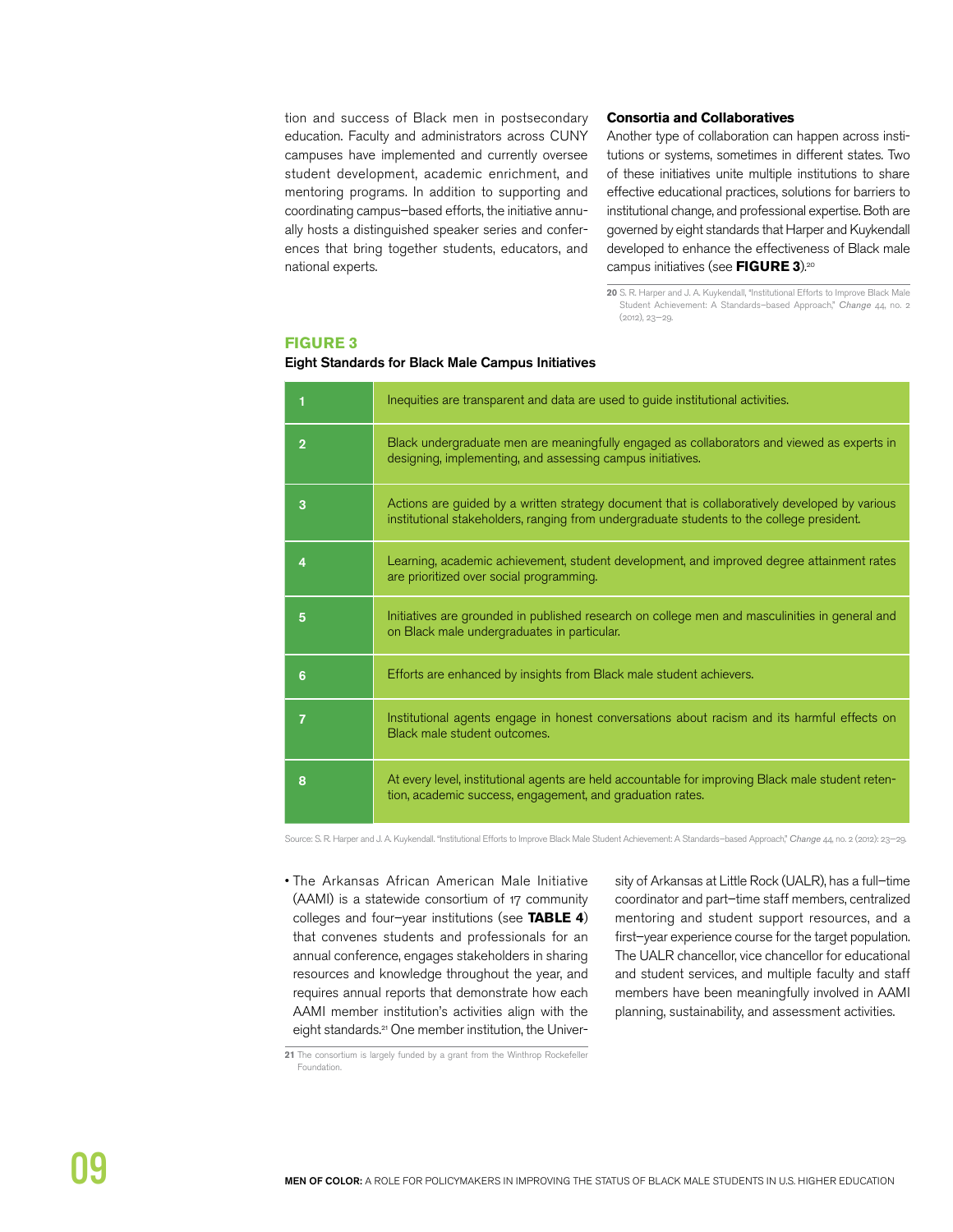#### **TABLE 4**

#### Arkansas AAMI Participating Institutions

#### **Community and Technical Colleges Four–Year Colleges and Universities**

Arbor Education and Training The College Arkansas Baptist College Mid-South Community College **Henderson State University** National Park Community College Philander Smith College Ouachita Technical College Southern Arkansas University

Arkansas Technical College Arkansas State University—Main Campus East Arkansas Community College Arkansas State University-Newport Pulaski Technical College The University of Arkansas at Fayetteville University of Arkansas at Little Rock University of Arkansas at Pine Bluff University of Central Arkansas

• Coordinated by the Center for the Study of Race and Equity in Education at the University of Pennsylvania, and funded by Lumina Foundation, the *Insti*tutional Change for Black Male Student Success Project unites teams from five campuses engaged in strategic efforts to improve a range of Black male student outcomes.<sup>22</sup> Each campus team, which includes administrators, tenured professors, and undergraduate students, began work with an institutional self–study; members then convened on the University of Pennsylvania campus in June 2010 for a series of workshops on organizational learning, the legal parameters of race/gender–specific programming, and strategic approaches to Black male student success. The campuses subsequently launched initiatives that are aligned with Harper and Kuykendall's standards. One example is Beyond the Game at the University of Wisconsin–Madison, a collaborative effort among the athletics department, career services, the School of Education, and Wisconsin's Equity and Inclusion Laboratory. Beyond the Game focuses explicitly on preparing Black male student–

athletes for postcollege careers beyond professional sports. Another member, North Carolina Central University, offers a learning community and numerous centralized resources for its Centennial Scholars program, for Black male first–year students whose high school grade point averages were below 3.0. Other institutions in the project are Stanford University, the Community College of Philadelphia, and UCLA.

This is only a sampling of initiatives that colleges and universities across the country have implemented in recent years. Several other postsecondary institutions are employing a variety of approaches to enroll, engage, retain, and graduate Black male students. Despite this aggressive (and arguably impressive) slate of institutional activities, the problems concerning Black male college achievement and postsecondary degree attainment cannot be solved by one institution or one initiative at a time; a complementary policy response is also warranted. Efforts described in this section are important and should be sustained, but they must be driven by standards and accompanied by a broader set **22** The project is funded by Lumina Foundation.<br>22 The project is funded by Lumina Foundation.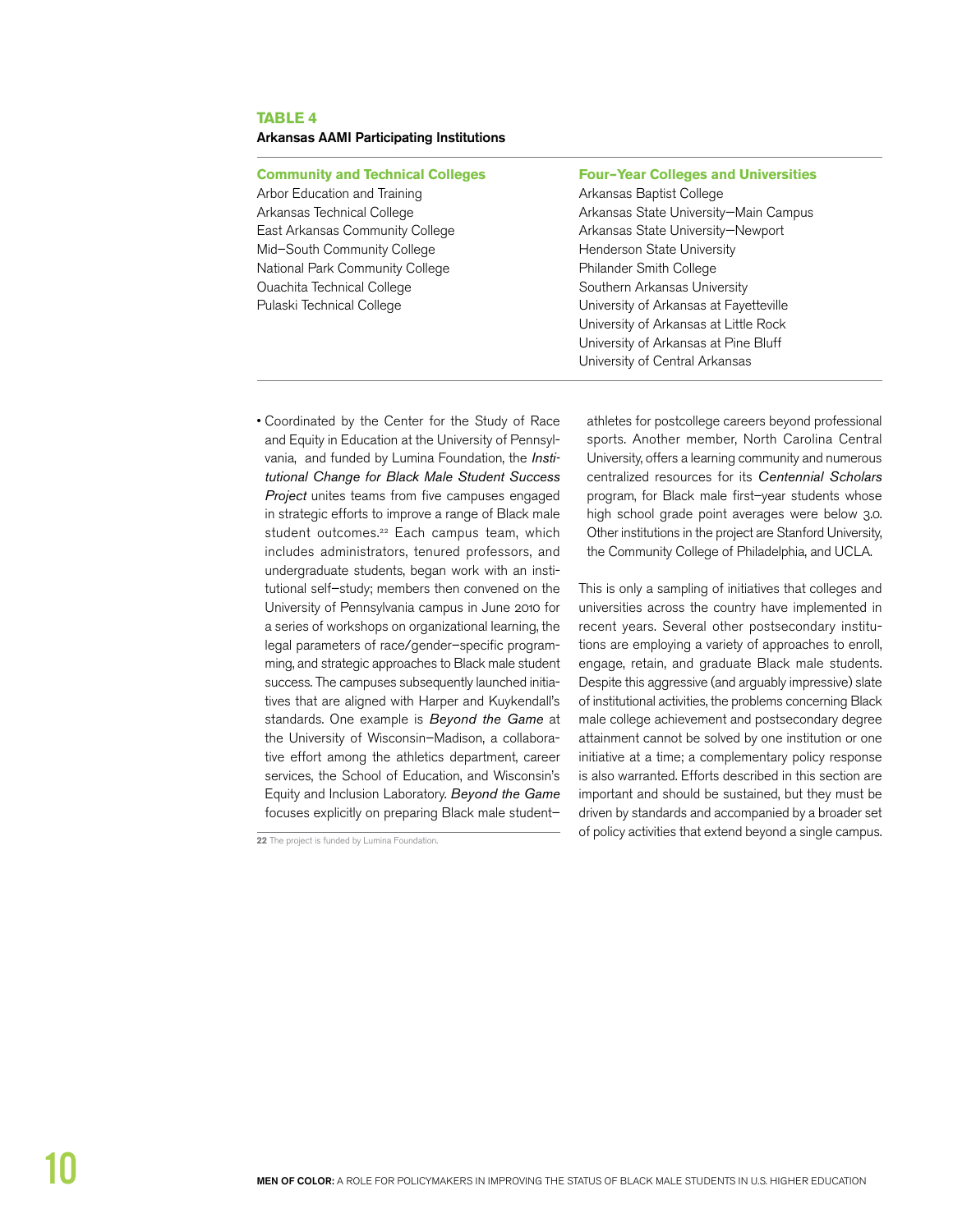## **SUGGESTED POLICY INTERVENTIONS**

Beyond institutional efforts, federal and state policymakers, higher education associations, the NCAA, foundations, and others have several ways to respond to social, political, and economic threats to Black male student success and college completion. This is not to suggest that these efforts should replace the initiatives currently offered on college and university campuses, but both institutional and policy responses are necessary to improve Black men's educational outcomes and postsecondary degree attainment rates.

Drawing from existing research and promising practices from institutional initiatives, the following recommendations are examples of ways to complement institutional efforts with new policies, practices, and resources.

#### **Funding**

In this era of fiscal constraints, new funding may not always be available. Nonetheless, it is important to focus new and existing funding on measures and programs targeting student populations that are least likely to enroll in college, such as Black men.

#### **. Increase Investments in College Preparation**

**Programs:** Increasing the number of Black male students who graduate from high school and matriculate into college is critical. Given the key role of these programs in supporting academically-prepared students from underserved populations, federal and state policymakers, institutional leaders, and community-based organizations can play a key role by supporting and advocating on behalf of college outreach and preparation initiatives (including federal TRIO programs), particularly during times of fiscal exigency, when these resources are especially vulnerable to budget cuts or elimination. In turn, publicly funded college preparation and outreach programs must be held accountable for effectively serving Black

men and meeting measurable goals to transition these students into postsecondary education.

**Address Funding Inequities that Disadvantage** Public HBCUs: A 2006 study of 19 southern states revealed, "Public 4-year Historically Black Colleges and Universities are the only sector [of higher education] in which Blacks consistently approach or achieve equity in enrollment and degree completion."23 Moreover, HBCUs outperform Predominantly White Institutions proportionately in graduating and preparing Black students for careers in high-need industries, such as the health professions and the science, technology, engineering, and mathematics fields, despite enrolling a significantly higher proportion of firstgeneration students and Pell Grant recipients.<sup>24</sup> Yet per-student expenditures at these institutions and at community colleges are among the lowest in U.S. higher education.<sup>25</sup> These inequities have persisted since the passage of the second Morrill Land Grant Act of 1890, which aimed to establish separate but equal public systems of higher education in the United States. Funding inequities that disadvantage particular public postsecondary institutions, especially those that confer disproportionate shares of bachelor's degrees to Black men and other underrepresented racial minority students, must be corrected.

. Increase Federal and State Financial Aid for Lower-Income Black Male Students: Many students who drop out of college do so because they cannot afford the cost<sup>26</sup> Financial aid plays a significant role in Black men's persistence and academic

- 24 J. T. Minor, "Segregation Residual in Higher Education: A Tale of Two States," American Educational Research Journal 45, no. 4 (2008), 861-885.
- 25 D. M. Desrochers and J. V. Wellman, Trends in college spending, 1999-2009 (Washington, DC: Delta Project on Postsecondary Education Costs, Productivity, and Accountability, 2009); S. R. Harper, L. D. Patton, and O. S. Wooden, "Access and Equity for African American Students in Higher Education: A Critical Race Historical Analysis of Policy Efforts," The Journal of Higher Education 80, no. 4 (2009), 389-414.
- 26 W. G. Bowen, M. M. Chingos, and M. S. McPherson, Crossing the Finish Line: Completing College at America's Public Universities (Princeton, NJ: Princeton University Press, 2009).

<sup>23</sup> L. W. Perna, J. Milem, D. Gerald, E. Baum, H. Rowan, and N. Hutchens, "The Status of Equity for Black Undergraduates in Public Higher Education in the South: Still Separate and Unequal," Research in Higher Education 47, no. 2 (2006), 197-228.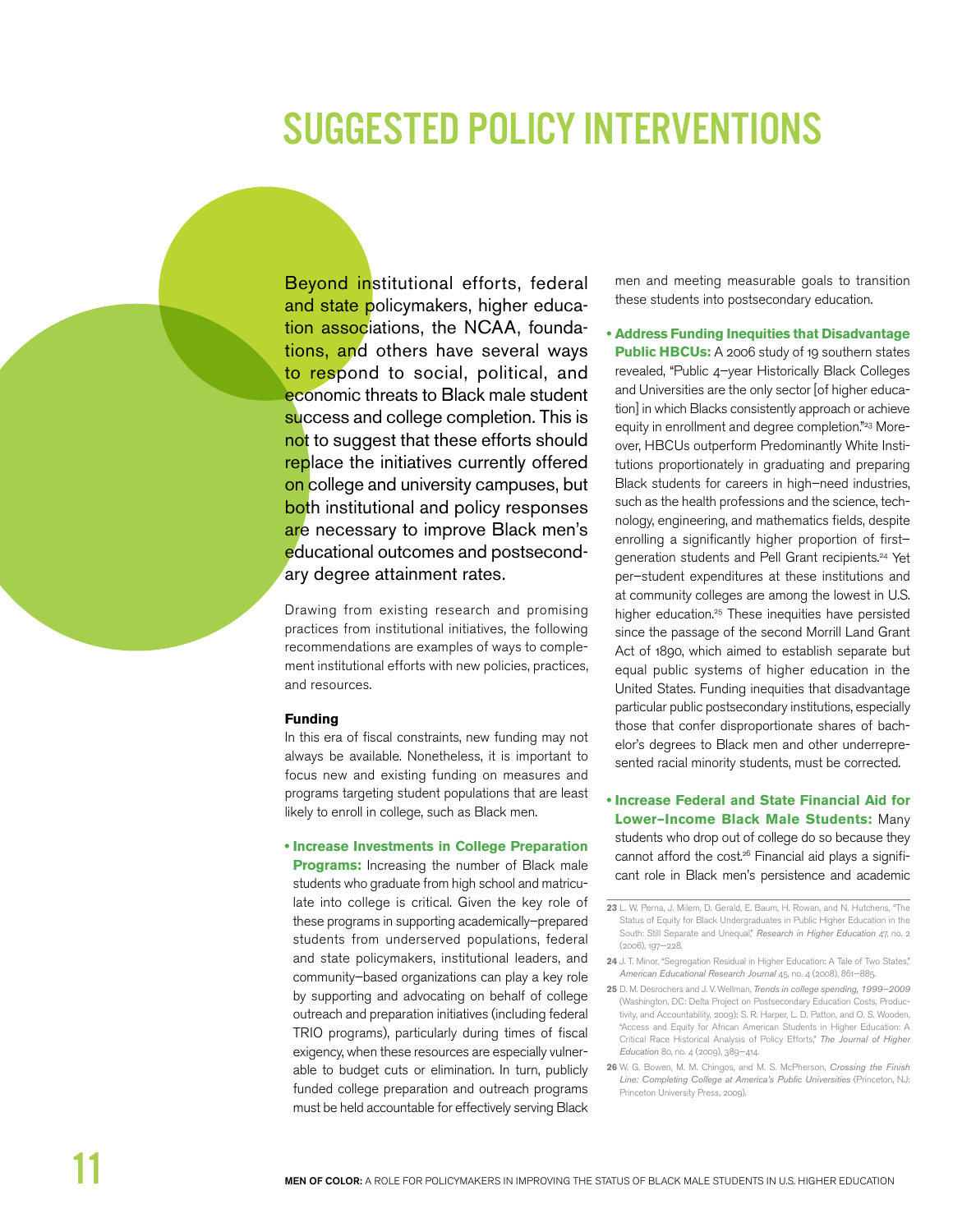success, especially at highly selective institutions.<sup>27</sup> Urgently needed are more aid initiatives that permit lower-income students to attend college without the burden of working more than 20 hours per week in off-campus jobs. Proportionately, Black students are more likely to receive Pell Grants than their White counterparts.<sup>28</sup> Hence, federal policymakers must increase, or at a minimum maintain, spending on Pell Grants (instead of reducing current levels) and other forms of financial aid that will allow Black male students from lower-income families to attend college.

. Match Incarceration and Educational Investments: The U.S. Department of Justice estimates that 85,600 Black men between the ages of 18 and  $24$  (the traditional college-age population) were serving sentences in federal and state prisons in 2010.<sup>29</sup> On average, taxpayers paid \$32,226 that year per inmate.<sup>30</sup> In Connecticut, the per-inmate  $\cot$  (\$50,262) was roughly the same as the cost of tuition and fees, room and board, and books and supplies that year at Yale University, which is located in the same state. Nearly three California residents could have attended full-time and live on campus at San Diego State University in 2010 at the cost of what taxpayers spent on a single imprisoned person that year (\$49,161 versus \$47,421). These data make a case for increased state spending on schools and programs that increase postsecondary degree attainment rates. The issue of incarceration is complex and the overrepresentation of Black males in the criminal justice system cannot be simply attributed to funding decisions. However, the disproportionate amount of funding that is invested nationally toward incarcerating Black males in comparison to educating them is alarming. Thus, we recommend that state policymakers enact an investment strategy that matches taxpayer dollars spent on incarcerating 18- to 24-year-old Black men with race/genderspecific efforts that improve their pathways to and through college.

#### Data, Assessment, and Information Sharing

Informing policy requires using rigorous data and assessment of initiatives focused on college completion. In the case of Black men, many efforts exist, but it is not always clear which policies and practices are the most successful or scalable, and the information may not get to the stakeholders who need it most. However, this situation could be addressed in several ways:

. Require Assessment in State-Funded Initiatives: Institutions receiving state funds for any Black male initiative must use a core set of standards for alignment and assessment. In the absence of such standards, the likelihood is far greater that initiatives will fail to meet their desired outcomes and resources will be unwisely invested. In addition, the programs may be poorly understood or difficult to replicate. Consistent standards should be used as a framework for program design, reporting, evaluation, and other efforts to document effectiveness and ensure accountability. For example, systems, institutions, or programs can adopt Harper and Kuykendall's Eight Standards for Black Male Campus Initiatives (see **FIGURE 3)** to ensure that initiatives meet their stated goals and outcomes.

- **Establish Consortia in Public Postsecondary Systems:** It is imperative to establish and support consortia such as the Arkansas African-American Male Initiative and systemwide efforts such as the CUNY Black Male Initiative and the University System of Georgia's African-American Male Initiative. Such collaborative efforts can facilitate information and resource sharing among institutions and better equip them to address systemic barriers to Black men's postsecondary success.
- . Develop a National Study that Monitors **College Access and Success of Minority** Males: The Higher Education Opportunity Act of 2008 requires the U.S. Department of Education to conduct a study on the state of academic achievement for underrepresented males, with a particular focus on Black and Hispanic students. This mandated study is an excellent opportunity to conduct further research on minority male college access and success. Using existing data sources, the study could focus on the comprehensive set of issues that affect this population, and make specific recommendations to Congress and state superintendents of education on new approaches to increase the number of Black and Hispanic males preparing for college, graduating high school and entering college, graduating college, and successfully entering careers where they are most underrepresented. Additionally, data compiled from this study could be coupled with existing federal (and state) databases to monitor more accurately the status and progress of young men of color from

<sup>27</sup> S. R. Harper and K. A. Griffin, "Opportunity Beyond Affirmative Action: How Low-Income and Working-Class Black Male Achievers Access Highly Selective, High-Cost Colleges and Universities," Harvard Journal of African American Public Policy 17, no. 1 (2011), 43-60.

<sup>28</sup> C. C. Wei and L. Horn, A Profile of Successful Pell Grant Recipients: Time to Bachelor's Degree and Early Graduate School Enrollment (NCES 2009-156) (Washington, DC: National Center for Education Statistics, Institute of Education Sciences, U.S. Department of Education, 2009).

<sup>29</sup> P. Guerino, P. M. Harrison, and W. J. Sabol, Prisoners in 2010 (Washington, DC: U.S. Department of Justice, Bureau of Justice Statistics, 2012).

<sup>30</sup> C. Henrichson and R. Delaney, The Price of Prisons: What Incarceration Costs Taxpayers (New York City, NY: Vera Institute of Justice, Center on Sentencing and Corrections, 2012).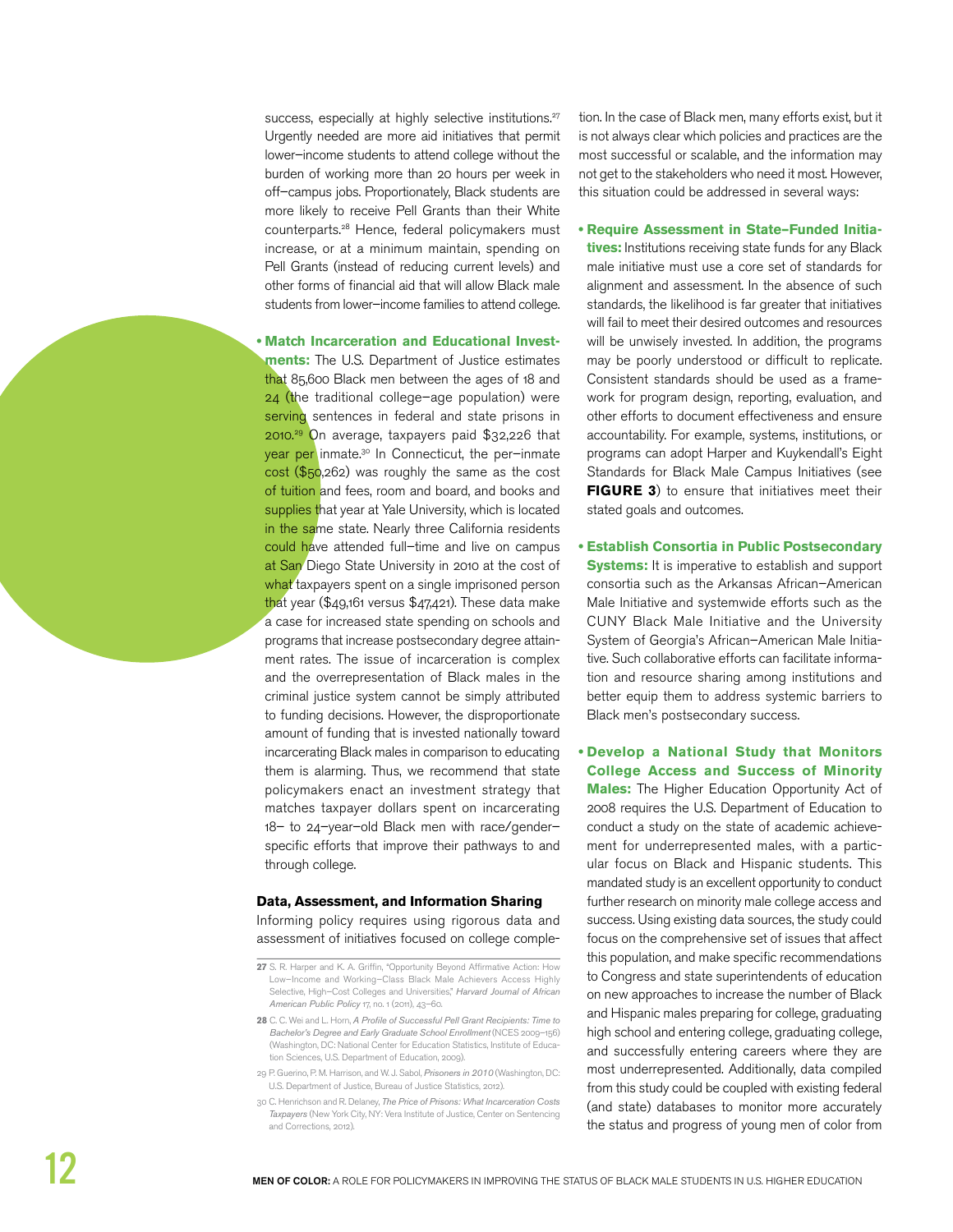middle school through the latter stages of postsecondary education. Such a directive may produce a series of reports that ultimately yield policy suggestions for local, federal, and state policymakers and offer innovative research–based policy suggestions for leaders of precollege initiatives, K—12 schools, and universities.

#### **Rethink How College Athletics Affect Black Men**

One cannot discuss policies related to Black men in college without offering suggestions to the NCAA, which has tremendous influence on policies that affect the college outcomes of approximately one in 10 Black men, as well as on policymakers who oversee public universities with revenue–generating sports teams. The pervasive racial inequities in student outcomes in Division I revenue–generating sports continue to be problematic, especially given the overrepresentation of Black male student–athletes on Division I football and basketball teams. The need for additional resources, advising, and support programs is clear, but other possibilities could illuminate the issues and bring them into public discussion:

#### **• Require Transparency in College Athletics:**

The documented gaps in graduation rates between Black and White male student–athletes and the student–athlete population overall make clear that something must change.<sup>31</sup> The NCAA collects data from higher education institutions, but the data do not always reach key audiences. State policymakers and system–level leaders should require public institutions to annually collect, analyze, and publish data concerning the overrepresentation of Black men among revenue–generating college student–athletes, as well as the racial/gender disparities in graduation rates. Institutions that show inequities from year to year should be required to submit a plan for reversing these problematic trends.

**• Consider Banning Post-Season Play for Sports Teams that Sustain Racial Inequities in** 

**graduation rates:** In the six major Division I athletic conferences (ACC, Big East, Big Ten, Big 12, Pac 12, and SEC), Black male student–athletes on revenue– generating sports teams graduate at rates lower than student–athletes overall, undergraduate students overall, and Black undergraduate men overall.<sup>32</sup> Given these racial inequities, the NCAA should consider a regulatory response that would hold accountable institutions that routinely sustain these inequities. For example, U.S. Secretary of Education Arne Duncan has suggested that any team failing to graduate at least 40 percent of its players should be ineligible for participation in post–season play and championship

contests. A new policy intervention by the NCAA is especially important for the teams on which Black male student–athletes are most overrepresented and racial inequities in six–year graduation rates are most pervasive.33

#### **Other important considerations**

Other issues that institutions and policymakers should keep in mind include:

**8** Promote Policies and Practices that Advance

**Equity:** Over the past decade, affirmative action policies and race–conscious practices in university admissions have been intensely scrutinized (and eliminated in some states). Consequently, the representation of historically underrepresented students in general and of Black undergraduate men in particular has sharply declined at the nation's most competitive and selective public universities.<sup>34</sup> A substantial body of empirical research confirms that institutional diversity is beneficial to the learning, growth, and development of all college students.35 Thus, policymakers at all levels must be willing to defend race/gender–conscious initiatives on college and university campuses. Data concerning Black male student enrollments, academic outcomes, and degree attainment rates justify the protection of policies and practices that help ensure college opportunity and success.

**Reclaim Near-Completers:** In September 2011, IHEP convened policymakers and other stakeholders for a National Summit on Near Completion. The meeting focused on students who have left colleges and universities without earning their degrees, but are eligible to receive associate's degrees or, with assistance, can complete the few remaining courses required to earn bachelor's degrees. Project Win–Win is an example of IHEP's collaborative efforts to improve the associate's degree attainment of near–completers at community colleges.36 A similar

- **33** http://www2.ed.gov/news/speeches/2010/03/03172010a.html.
- **34** M. J. Fischer and D. S. Massey, "The Effects of Affirmative Action in Higher Education," Social Science Research 36, no. 2 (2007), 531—549; P. Schmidt, Color and Money: How Rich White Kids Are Winning the War Over College Affirmative Action (New York: Palgrave Macmillan, 2007).
- **35** P. Gurin, L. E. Dey, S. Hurtado,and G. Gurin, "Diversity and Higher Education: Theory and Impact on Educational Outcome," Harvard Educational Review 72, no. 3 (2002), 330—336.
- **36** Institute for Higher Education Policy (2012). Project Win-Win. Retrieved from http://www.ihep.org/projectwin–win.cfm.

**<sup>31</sup>** S. R. Harper, Black Male Students at Public Flagship Universities in the U.S.: Status, Trends and Implications for Policy and Practice (Washington, DC: Joint Center for Political and Economic Studies, 2006); Harper, Williams, and Blackman, Black Male Student-Athletes and Racial Inequities in NCAA Division I Revenue–Generating College Sports, forthcoming.

**<sup>32</sup>** S. R. Harper, Black Male Students at Public Flagship Universities in the U.S.: Status, Trends and Implications for Policy and Practice (Washington, DC: Joint Center for Political and Economic Studies, 2006); Harper, Williams, and Blackman, Black Male Student–Athletes and Racial Inequities in NCAA Division I Revenue–Generating College Sports, forthcoming.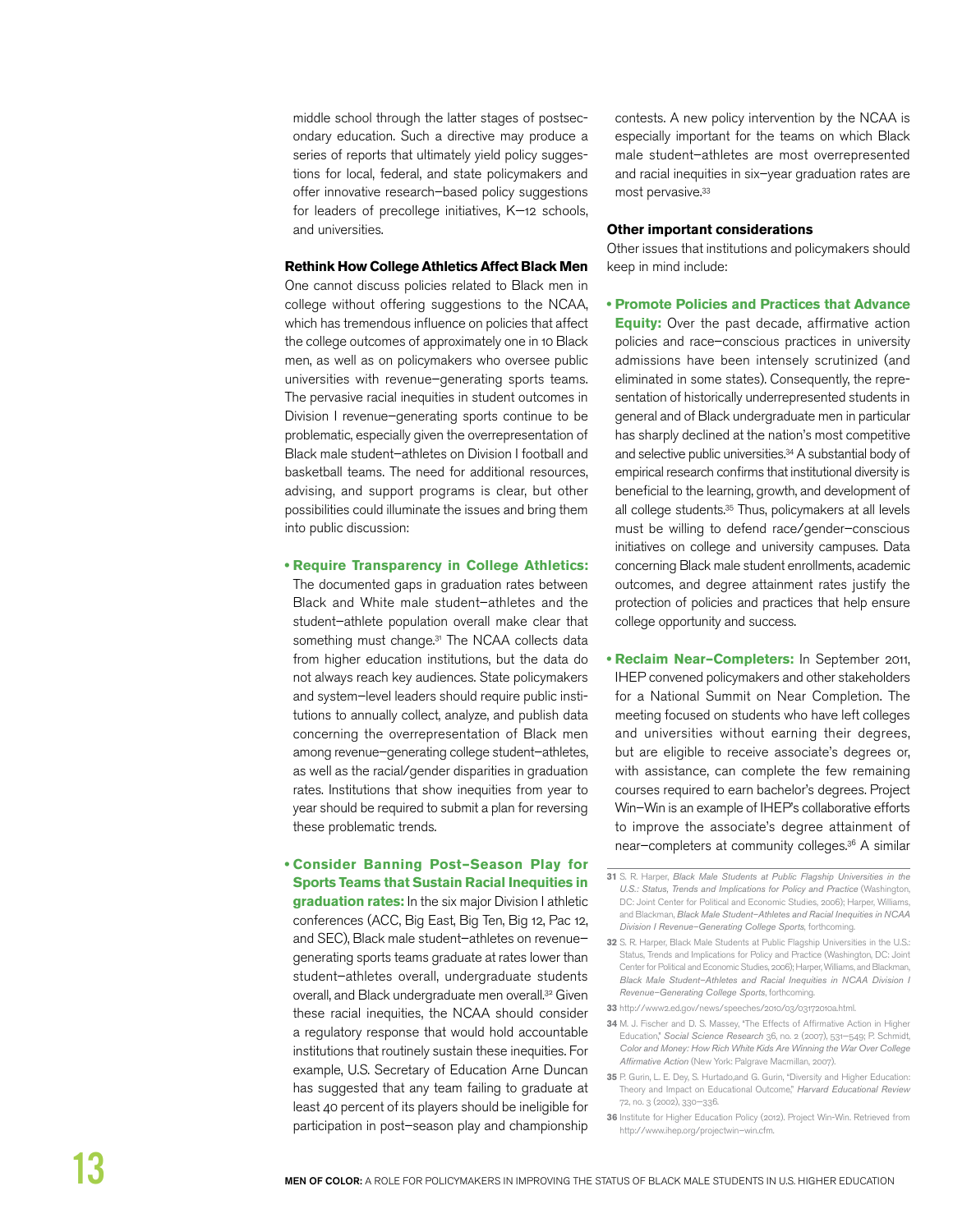situation exists at many four–year institutions. As previously mentioned, two–thirds of Black undergraduate men who start baccalaureate degree programs do not graduate within six years—the lowest college completion rate across both genders and all racial/ ethnic groups in U.S. higher education.37 Some of those who stopped out or dropped out of college are near–completers. Therefore, federal and state policymakers should aim to reclaim Black men who discontinued college enrollment and help them craft plans to complete their degrees.

This list of recommendations is far from exhaustive. As evidenced by the examples of institutional activities in this report, problems concerning Black male college success and degree attainment demand a multitude of thoughtful, aggressive, and standards–driven responses. No one initiative is likely to be sufficient on any campus at which racial and gender inequities that disfavor Black male students are numerous. Likewise, the array of policy–relevant challenges that undermine young Black men's educational attainment and social mobility require a substantive policy agenda that includes, but extends far beyond the recommendations

<sup>37</sup> Harper, Black Male Students at Public Flagship Universities in the U.S., 2006;<br>Harper, Black Male Student Success in Higher Education, 2012. **Conception of State Pools**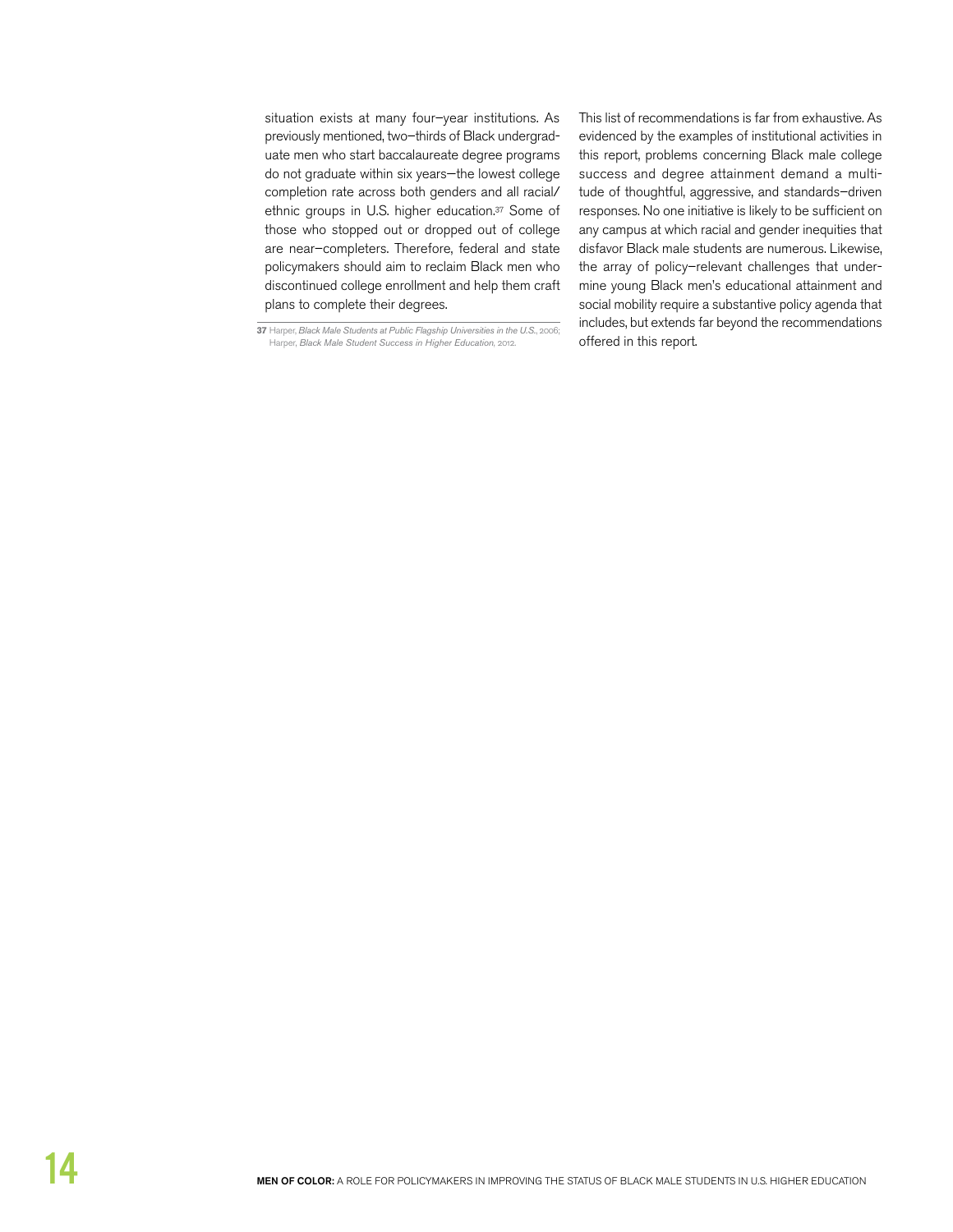### **CONCLUSION**

Policymakers have an important role to play in improving Black men's college opportunities and postsecondary degree attainment rates. The economic vitality of our nation depends on the effectiveness of efforts to reduce the number of college dropouts. As noted throughout this report, only one of every three Black undergraduate men who start college graduate within six years. Failure to graduate negatively affects their employability and a host of other social outcomes.

Institutional initiatives aimed at addressing this problem are indeed necessary, but insufficient. The educational challenges confronting this population are enormous and far too complex for localized responses. Policymakers at all levels must join educational leaders and others in efforts to remove barriers that cyclically undermine the enrollment and persistence of Black male students and other populations with low college completion rates.

Although this report has focused on postsecondary education, we recognize that a corresponding P-12 policy agenda aimed at improving the lives of young Black men is also required. Application and enrollment are first steps on the pathway to college completion, and so policymakers at federal, state, and local levels must do more to support (financially and otherwise) efforts in college preparatory programs, community organizations, schools, and postsecondary institutions to strengthen Black male students' pathways to higher education. But simply having these men enroll does not guarantee they will persist through graduation. Ensuring they have viable opportunities to attend and complete degree programs is an important step in meeting the U.S. postsecondary attainment goals espoused by national leaders and others. Investing more resources into efforts to better educate Black male students in P-12 schools and in postsecondary education would yield greater returns for society.